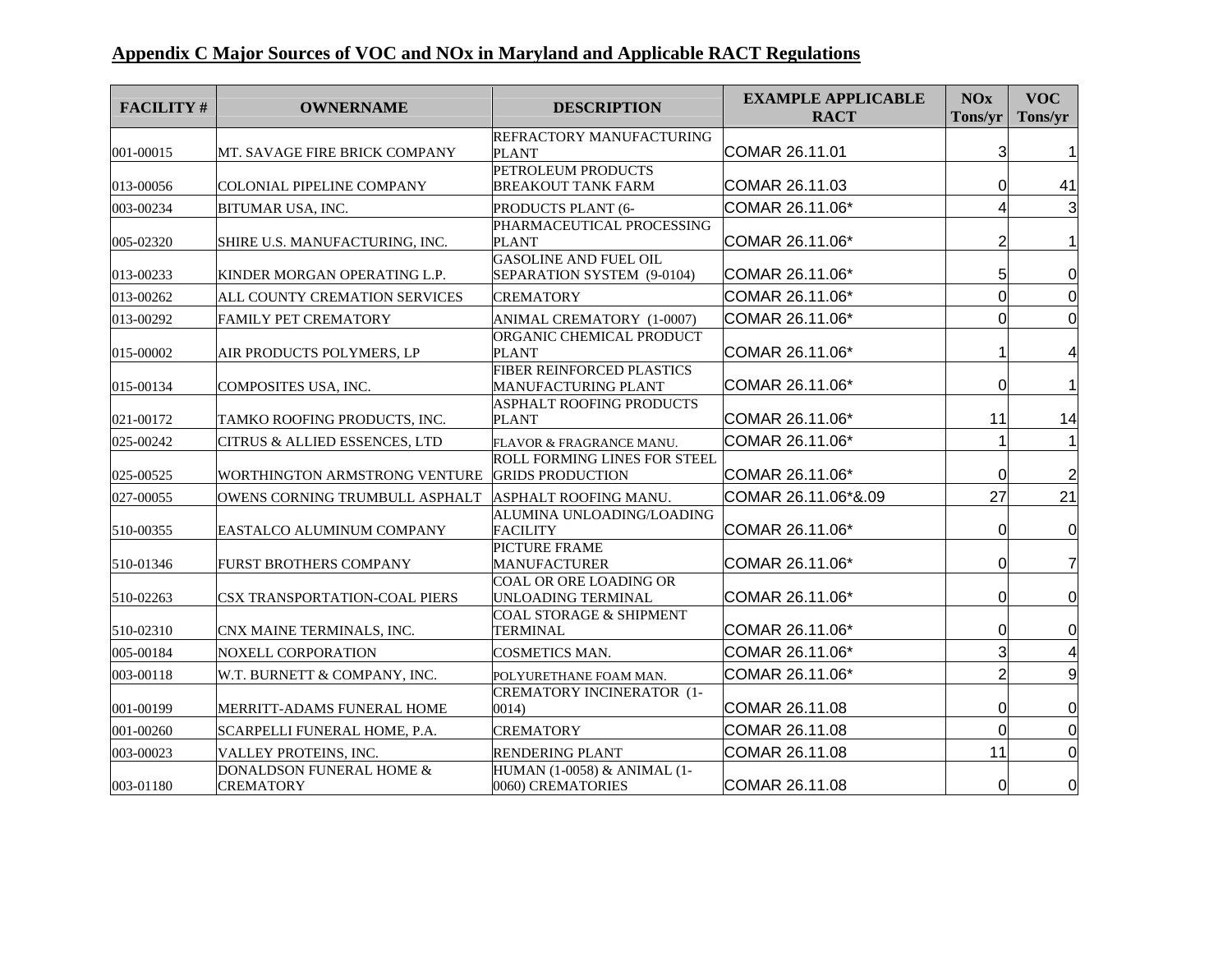| <b>FACILITY#</b> | <b>OWNERNAME</b>                            | <b>DESCRIPTION</b>                                                           | <b>EXAMPLE APPLICABLE</b><br><b>RACT</b> | <b>NOx</b><br>Tons/yr | <b>VOC</b><br>Tons/yr |
|------------------|---------------------------------------------|------------------------------------------------------------------------------|------------------------------------------|-----------------------|-----------------------|
| 003-01296        | ANATOMY GIFTS REGISTRY                      | HUMAN REMAINS CREMATORY<br>$(1-0062)$                                        | COMAR 26.11.08                           |                       |                       |
|                  |                                             | MEDICAL WASTE INCINERATOR                                                    |                                          |                       |                       |
| 005-00042        | NORTHWEST HOSPITAL CENTER, INC.             | $(2-0228)$                                                                   | COMAR 26.11.08                           | 3                     | 0                     |
| 005-00400        | FRANKLIN SOUARE HOSPITAL CENTER             | MEDICAL WASTE INCINERATOR                                                    | COMAR 26.11.08                           | 9                     | $\mathbf 0$           |
| 005-00702        | NELSON COMPANY, THE                         | <b>INDUSTRIAL WOOD WASTE</b><br><b>INCINERATOR</b>                           | COMAR 26.11.08                           | $\overline{c}$        | $\overline{0}$        |
| 005-00936        | METRO CREMATORY. INC.                       | <b>CREMATORY INCINERATOR</b>                                                 | COMAR 26.11.08                           | 0                     | $\overline{0}$        |
| 005-01979        | RUCK TOWSON FUNERAL HOME, INC.              | <b>CREMATORY INCINERATORS</b>                                                | COMAR 26.11.08                           | 0                     | $\mathbf 0$           |
| 013-00126        | J.F. ELINE & SONS, INC.                     | CREMATORY INCINERATOR                                                        | COMAR 26.11.08                           | $\overline{0}$        | $\mathbf 0$           |
| 015-00094        | CECIL COUNTY S.P.C.A., INC.                 | <b>ANIMAL CREMATORY</b><br><b>INCINERATORS</b>                               | COMAR 26.11.08                           | 0                     | $\mathbf 0$           |
| 015-00203        | R.T. FOARD FUNERAL HOME, P.A.               | CREMATORY (1-0020)                                                           | COMAR 26.11.08                           | $\overline{0}$        | $\mathbf 0$           |
| 017-00059        | HUNTT FUNERAL HOME & CREMATORY              | <b>CREMATORY INCINERATOR</b>                                                 | COMAR 26.11.08                           | $\overline{0}$        | $\mathbf 0$           |
| 019-00113        | MID-SHORE CREMATORY                         | <b>CREMATORY</b>                                                             | COMAR 26.11.08                           | $\Omega$              | $\mathbf 0$           |
| 021-00131        | <b>FORT DETRICK</b>                         | FUEL BURNING (OIL-FIRED)<br>EQUIP, MED & GEN. WASTE<br><b>INCINERATORS</b>   | COMAR 26.11.08                           | 120                   | 3                     |
| 021-00194        | RESTHAVEN MEMORIAL GARDENS, INC             | <b>CREMATORY INCINERATOR</b>                                                 | COMAR 26.11.08                           | $\mathbf 0$           | $\mathbf 0$           |
| 021-00547        | FREDERICK CREMATORY, INC.                   | CREMATORY (1-0030)                                                           | COMAR 26.11.08                           | $\Omega$              | $\Omega$              |
| 021-00612        | HEAVENLY DAYS CREMATORIUM LLC               | FOUR ANIMAL CREMATORY<br><b>INCINERATORS</b>                                 | COMAR 26.11.08                           |                       |                       |
| 025-00117        | <b>BECTON DICKINSON</b>                     | <b>ANIMAL CREMATORIUM</b><br><b>INCINERATOR</b>                              | COMAR 26.11.08                           | 0                     | $\mathbf 0$           |
| 025-00225        | BEL AIR VETERINARY HOSPITAL. INC.           | <b>ANIMAL CREMATORY</b><br><b>INCINERATORS</b>                               | COMAR 26.11.08                           | $\Omega$              | $\mathbf 0$           |
| 025-00380        | EVANS FUNERAL CHAPEL-BEL AIR                | CREMATORY (1-0038)                                                           | COMAR 26.11.08                           | 0                     | $\mathbf 0$           |
| 029-00052        | HUMANE SOCIETY OF KENT COUNTY               | <b>ANIMAL CREMATORY</b>                                                      | COMAR 26.11.08                           | $\overline{0}$        | $\mathbf 0$           |
| 031-01394        | HEAVENLY DAYS ANIMAL CREMATORY INCINERATORS | <b>ANIMAL CREMATORY</b>                                                      | COMAR 26.11.08                           | 0                     | $\mathbf 0$           |
| 031-01651        | MONTGOMERY CREMATORIUM, INC.                | <b>CREMATORY INCINERATOR</b>                                                 | COMAR 26.11.08                           | 0                     | $\mathbf 0$           |
| 031-01718        | MONT.CO.RESOURCE RECOVERY FAC.              | MUNICIPAL WASTE COMBUSTOR<br><b>RESOURCE RECOVERY FACILITY</b><br>$(2-0132)$ | COMAR 26.11.08                           | 1009                  | 3                     |
| 033-00478        | FORT LINCOLN FUNERAL HOME                   | <b>CREMATORY INCINERATORS</b>                                                | COMAR 26.11.08                           | $\Omega$              | $\mathbf 0$           |
| 033-00667        | <b>BELTSVILLE AG. RESEARCH CENTER</b>       | <b>ANIMAL WASTE INCINERATORS</b><br>(TWO)                                    | COMAR 26.11.08                           | 11                    | 1                     |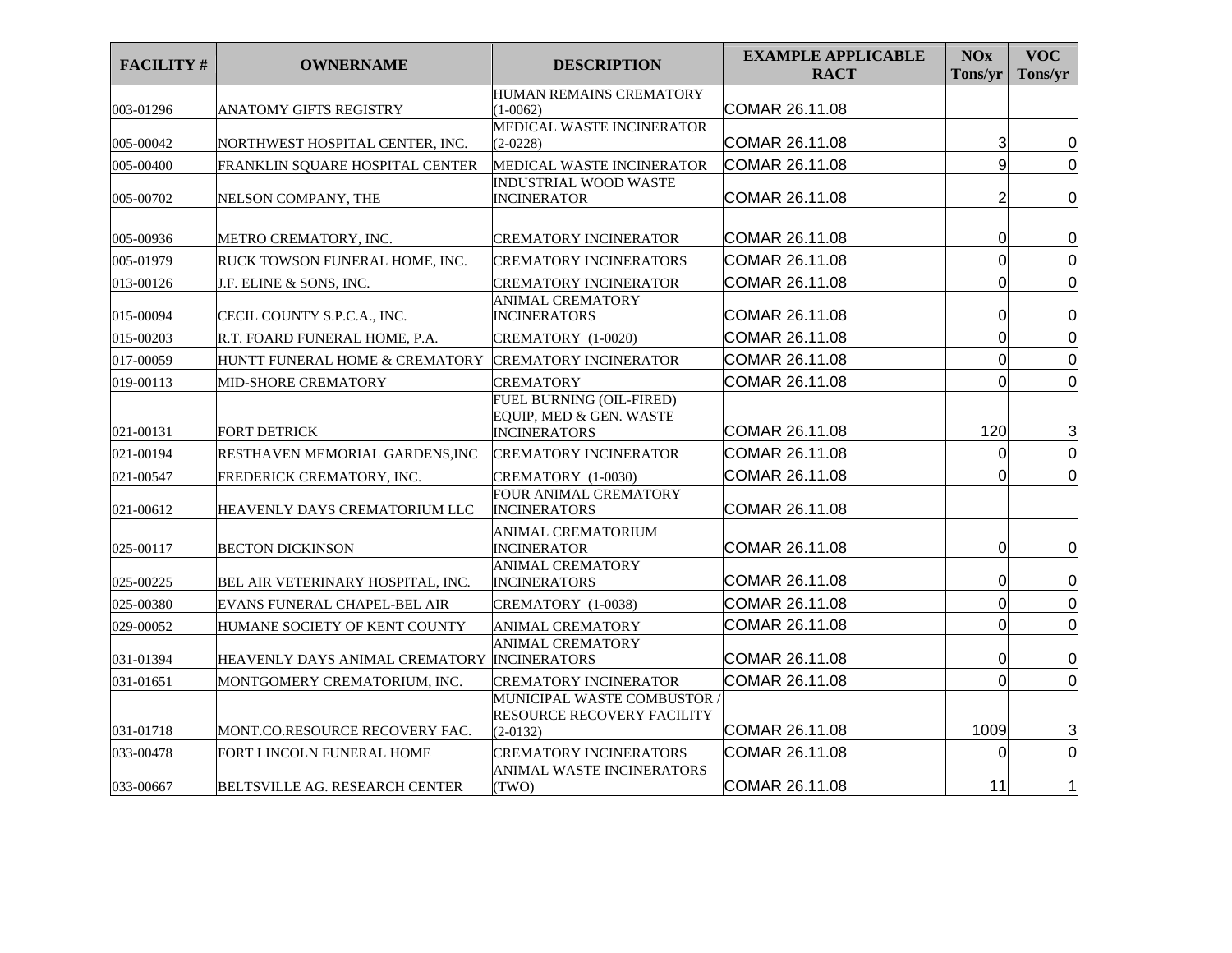| <b>FACILITY#</b> | <b>OWNERNAME</b>                            | <b>DESCRIPTION</b>                              | <b>EXAMPLE APPLICABLE</b><br><b>RACT</b> | <b>NOx</b><br>Tons/yr | <b>VOC</b><br>Tons/yr   |
|------------------|---------------------------------------------|-------------------------------------------------|------------------------------------------|-----------------------|-------------------------|
|                  |                                             | WASTE WATER TREATMENT<br>PLANT W/ SEWAGE SLUDGE |                                          |                       |                         |
| 033-00872        | <b>WESTERN BRANCH WWTP</b>                  | <b>INCINERATORS</b><br>PATHOLOGICAL WASTE       | COMAR 26.11.08                           | 16                    |                         |
| 033-00875        | PATUXENT WILDLIFE RESEARCH CTR              | <b>INCINERATOR</b>                              | COMAR 26.11.08                           | 0                     | 0                       |
| 033-01317        | LEE FUNERAL HOME, INC.                      | CREMATORY INCINERATORS                          | COMAR 26.11.08                           | $\overline{0}$        | $\mathbf 0$             |
| 033-01338        | CHAMBERS FUNERAL HOMES, P.A.                | <b>CREMATORY INCINERATORS</b>                   | COMAR 26.11.08                           | $\Omega$              | $\overline{0}$          |
| 033-01359        | FLECK FUNERAL HOME, INC.                    | CREMATORY INCINERATOR                           | COMAR 26.11.08                           | 0                     | $\overline{0}$          |
| 033-01401        | <b>JO-RETT ANIMAL CLINIC</b>                | PATHOLOGICAL WASTE<br>INCINERATOR               | COMAR 26.11.08                           | 0                     | $\overline{0}$          |
| 033-01826        | ANIMAL HEALTH LAB-COLLEGE PARK              | PATHOLOGICAL WASTE<br><b>INCINERATOR</b>        | COMAR 26.11.08                           |                       | $\overline{0}$          |
| 035-00025        | ANIMAL HEALTH LAB-CENTREVILLE               | PATHOLOGICAL WASTE<br><b>INCINERATOR</b>        | COMAR 26.11.08                           | 0                     | $\mathbf 0$             |
| 035-00033        | <b>D.A. BRAMBLE-WYE MILLS</b>               | DRUM MIX ASPHALT CONCRETE<br><b>PLANT</b>       | COMAR 26.11.08                           | 3                     | $\overline{\mathbf{c}}$ |
| 035-00039        | <b>CHESAPEAKE CREMATION CENTER</b>          | <b>CREMATORY INCINERATORS</b>                   | COMAR 26.11.08                           | 0                     | $\mathbf 0$             |
| 037-00052        | <b>BRINSFIELD-ECHOLS FUNERAL HOME</b>       | <b>CREMATORY</b>                                | COMAR 26.11.08                           | $\Omega$              | $\mathbf 0$             |
| 039-00052        | SMITH ISLAND INCINERATOR                    | <b>GENERAL WASTE INCINERATOR</b>                | COMAR 26.11.08                           | 0                     | $\overline{0}$          |
| 039-00131        | PERDUE RESEARCH FARM #15                    | POULTRY CREMATION<br>INCINERATOR (1-0003)       | COMAR 26.11.08                           | 0                     | $\overline{0}$          |
| 039-00135        | PERDUE RESEARCH FARM #17                    | POULTRY CREMATION<br>INCINERATOR (1-0005)       | COMAR 26.11.08                           | 0                     | 0                       |
| 041-00062        | TALBOT COUNTY HUMANE SOCIETY                | <b>ANIMAL CREMATORY</b><br><b>INCINERATOR</b>   | COMAR 26.11.08                           | 0                     | 0                       |
| 041-00067        | WILDLIFE INTERNATIONAL LTD.                 | PATHOLOGICAL WASTE<br><b>INCINERATOR</b>        | COMAR 26.11.08                           | 0                     | $\overline{0}$          |
| 043-00122        | WASHINGTON COUNTY HOSPITAL                  | MEDICAL WASTE INCINERATOR<br>$(2-0038)$         | COMAR 26.11.08                           | 7                     | $\mathbf 0$             |
| 043-00200        | MINNICH FUNERAL HOME                        | <b>CREMATORY INCINERATOR</b>                    | COMAR 26.11.08                           | $\overline{0}$        | $\overline{0}$          |
| 043-00224        | SMITHSBURG CREMATORY                        | CREMATORY INCINERATOR (1-<br>(0034)             | COMAR 26.11.08                           | 0                     | 0                       |
| 043-00430        | AGAPE PET SERVICES, LLC                     | <b>ANIMAL CREMATORY</b>                         | COMAR 26.11.08                           | $\overline{0}$        | $\mathbf 0$             |
| 045-00096        | ANIMAL HEALTH LAB-SALISBURY                 | PATHOLOGICAL WASTE<br>INCINERATOR               | COMAR 26.11.08                           |                       | $\overline{0}$          |
| 045-00124        | HOLLOWAY FUNERAL HOME, P.A.                 | <b>CREMATORY INCINERATORS</b>                   | COMAR 26.11.08                           | 0                     | 0                       |
| 045-00219        | HUMANE SOCIETY OF WICOMICO<br><b>COUNTY</b> | <b>ANIMAL CREMATORY</b><br>INCINERATOR (1-0025) | COMAR 26.11.08                           | 0                     | 0                       |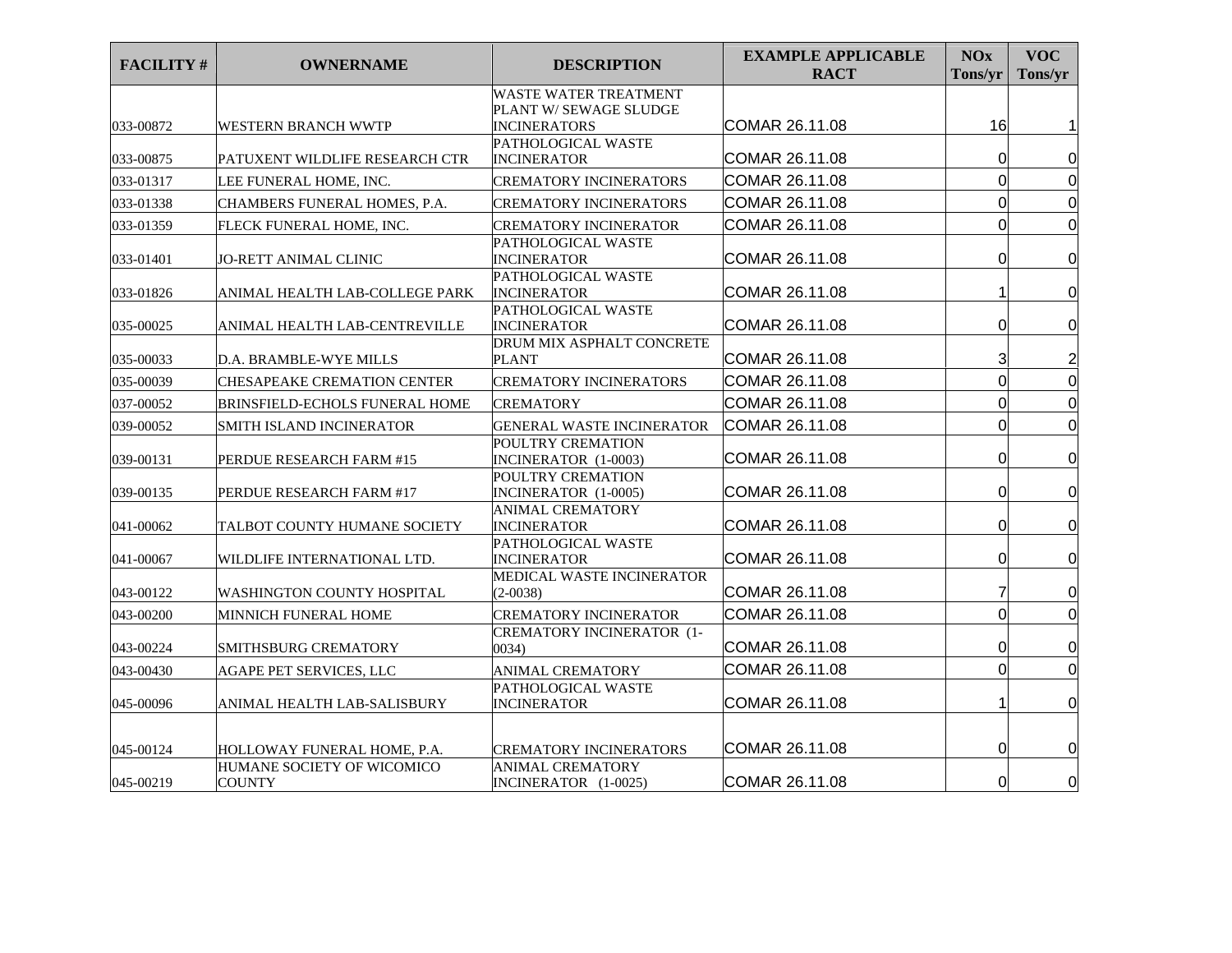| <b>FACILITY#</b> | <b>OWNERNAME</b>                                      | <b>DESCRIPTION</b>                                                | <b>EXAMPLE APPLICABLE</b><br><b>RACT</b> | <b>NOx</b><br>Tons/yr | <b>VOC</b><br>Tons/yr   |
|------------------|-------------------------------------------------------|-------------------------------------------------------------------|------------------------------------------|-----------------------|-------------------------|
|                  |                                                       | POULTRY CREMATION                                                 |                                          |                       |                         |
| 045-00255        | PERDUE RESEARCH FARM #16                              | INCINERATOR (1-0026)<br>PATHOLOGICAL WASTE                        | COMAR 26.11.08                           | 0                     | 0                       |
| 047-00026        | MERIAL SELECT, INC.                                   | <b>INCINERATOR</b>                                                | COMAR 26.11.08                           |                       | 0                       |
|                  |                                                       | POULTRY CREMATION                                                 |                                          |                       |                         |
| 047-00163        | PERDUE RESEARCH FARM #4                               | INCINERATOR (1-0013)                                              | COMAR 26.11.08                           | 0                     | 0                       |
|                  |                                                       | POULTRY CREMATION                                                 |                                          |                       |                         |
| 047-00164        | PERDUE RESEARCH FARM #22                              | INCINERATOR (1-0014)                                              | COMAR 26.11.08                           | $\Omega$              | $\mathbf 0$             |
| 047-00180        | WORCESTER COUNTY PET CREMATORY PET / ANIMAL CREMATORY |                                                                   | COMAR 26.11.08                           | $\Omega$              | $\overline{0}$          |
| 510-00001        | JOHNS HOPKINS HOSPITAL-<br><b>BLALOCK/BRADY</b>       | FUEL BURNING (GAS/OIL)<br>EQUIPMENT*INCINERATOR<br>SHUTDOWN 2002* | COMAR 26.11.08                           | 140                   | 3                       |
| 510-00057        | <b>GREEN MOUNT CEMETERY</b>                           | <b>CREMATORY INCINERATORS</b>                                     | COMAR 26.11.08                           | $\Omega$              | $\overline{0}$          |
|                  |                                                       | MEDICAL WASTE INCINERATOR                                         |                                          |                       |                         |
| 510-01272        | JOHNS HOPKINS-ROSS BUILDING                           | $(2-0244)$                                                        | COMAR 26.11.08                           | 0                     | $\mathbf 0$             |
| 510-01886        | WHEELABRATOR BALTIMORE, L.P.                          | MUNICIPAL WASTE COMBUSTER<br>(RATED AT 1500 TPD)                  | COMAR 26.11.08                           | 1019                  | 11                      |
| 510-01952        | MD S.P.C.A./BALTIMORE CITY, INC                       | <b>ANIMAL CREMATORY</b><br><b>INCINERATOR</b>                     | COMAR 26.11.08                           | 0                     | $\overline{0}$          |
| 510-02298        | NIA, GERONTOLOGY RESEARCH CNTR                        | PATHOLOGICAL WASTE<br><b>INCINERATOR</b>                          | COMAR 26.11.08                           | $\Omega$              | $\mathbf 0$             |
| 510-02368        | DHMH-PUBLIC HEALTH LABORATORY                         | PATHOLOGICAL WASTE<br><b>INCINERATOR</b>                          | COMAR 26.11.08                           | 0                     | 0                       |
| 510-02929        | MERCY MEDICAL CENTER                                  | MEDICAL WASTE INCINERATOR                                         | COMAR 26.11.08                           | $\overline{2}$        | $\overline{0}$          |
| 510-02975        | PHOENIX SERVICES L.P.                                 | <b>MEDICAL WASTE (REGIONAL)</b><br><b>COMBUSTOR</b>               | COMAR 26.11.08                           | 53                    | $\overline{\mathbf{c}}$ |
| 510-03032        | UNIVERSITY OF MD BALTIMORE / MSTF                     | MEDICAL WASTE INCINERATORS<br>$(2-0252 \& 2-0283)$                | COMAR 26.11.08                           | 0                     | $\mathbf 0$             |
| 510-03259        | <b>BAYVIEW CREMATORY</b>                              | CREMATORY (1-0470)                                                | COMAR 26.11.08                           | 0                     | $\mathbf 0$             |
| 510-03360        | <b>BALTIMORE CITY HEALTH DEPT</b>                     | TWO ANIMAL CREMATORIES (2-<br>0284 & 2-0285)                      | COMAR 26.11.08                           | $\Omega$              | $\overline{0}$          |
| 510-02796        | TRIGEN-SPRING GARDENS                                 | FUEL BURNING (OIL-FIRED)<br><b>EQUIPMENT</b>                      | COMAR 26.11.09                           | 86                    | $\overline{2}$          |
|                  |                                                       | FINE PAPER & KRAFT PULP MILL<br>W/ FUEL BURNING                   | <b>COMAR 26.11.09&amp;VOC RACT</b>       | 4175                  | 404                     |
| 001-00011        | MEADWESTVACO CORPORATION                              | (GAS/OIL/COAL) EQUIPMENT<br>NO. 2 RECOVERY BOILER / NO. 2         |                                          |                       |                         |
| 001-00011EBP     | LUKE PAPER COMPANY                                    | SMELT DISSOLVING TANK                                             | COMAR 26.11.09                           |                       |                         |
| 003-00033        | MARYLAND HOUSE OF CORRECTION                          | FUEL BURNING (NAT.GAS/OIL-<br>FIRED) EQUIPMENT                    | COMAR 26.11.09                           | 14                    |                         |
| 003-00310        | <b>U.S. NAVAL ACADEMY</b>                             |                                                                   | COMAR 26.11.09                           | 4                     | $\mathbf{1}$            |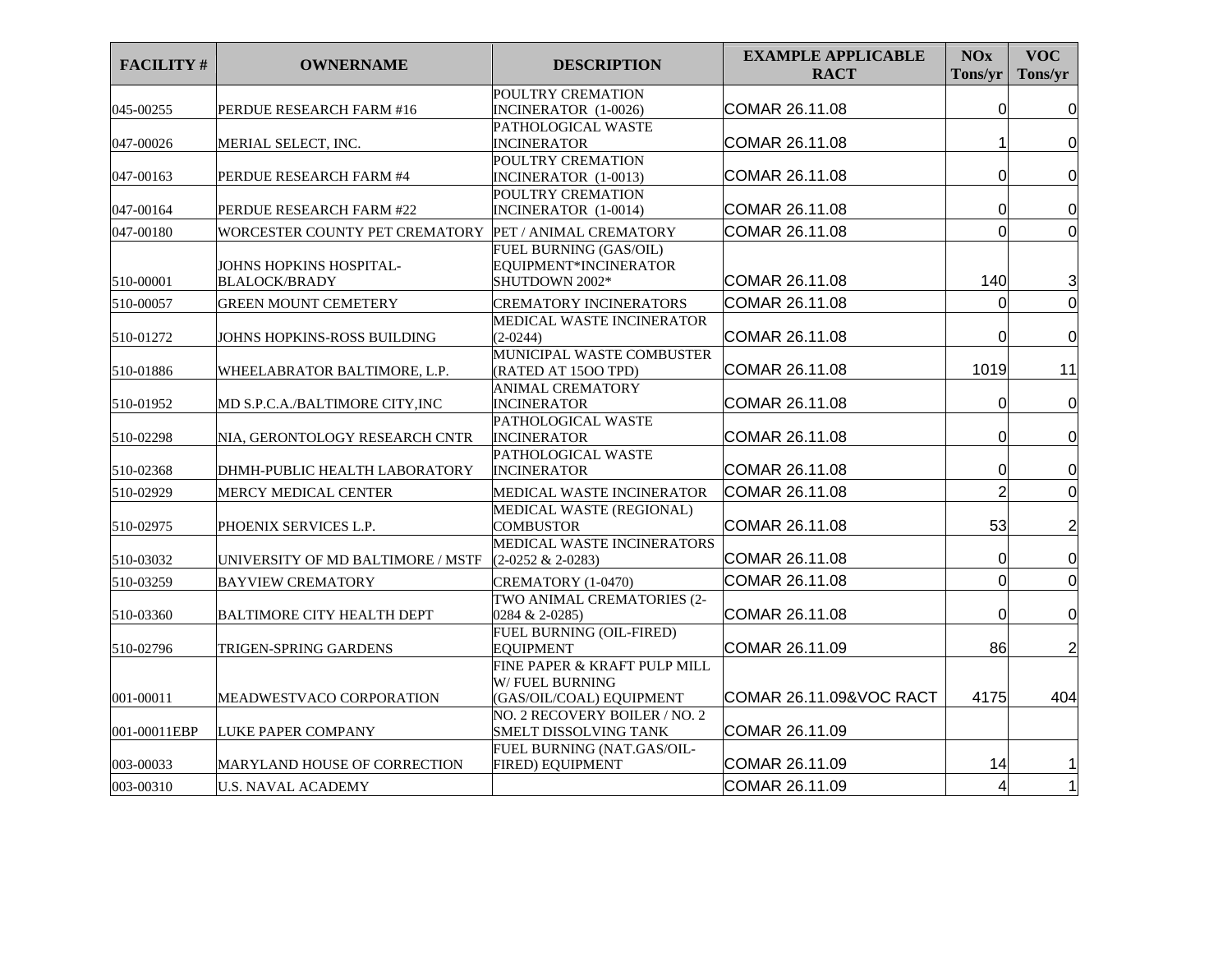| <b>FACILITY#</b> | <b>OWNERNAME</b>                                                           | <b>DESCRIPTION</b>                                                           | <b>EXAMPLE APPLICABLE</b><br><b>RACT</b> | <b>NOx</b><br>Tons/yr | <b>VOC</b><br>Tons/yr |
|------------------|----------------------------------------------------------------------------|------------------------------------------------------------------------------|------------------------------------------|-----------------------|-----------------------|
|                  |                                                                            | SHIP FABRICATING, REPAIR &                                                   |                                          |                       |                       |
| 003-00316        | U.S. COAST GUARD YARD                                                      | ASSEMBLING FACILITY                                                          | COMAR 26.11.09 & 0.19                    | 9                     | 30                    |
| 003-00317        | NATIONAL SECURITY AGENCY                                                   | <b>METAL RECLAMATION</b><br>FURNACES & FUEL BURNING<br>(OIL-FIRED) EQUIPMENT | COMAR 26.11.09                           | 43                    | 15                    |
|                  |                                                                            | FEDERAL MILITARY FACILITY W/<br><b>BOILERS-GENERATORS-OTHER</b>              |                                          |                       |                       |
| 003-00322        | FORT GEORGE G. MEADE                                                       | <b>EOUIP</b><br>ELECTRIC GENERATING STATION-                                 | COMAR 26.11.09                           | 9                     | $\overline{c}$        |
| 003-00468        | CONSTELLATION-FORT SMALLWOOD<br>CONSTELLATION COMPLEX                      | FUEL BURNING (OIL/COAL)<br><b>EQUIPMENT</b>                                  | COMAR 26.11.09, Fuel<br>combuston        | 17934                 | 162                   |
| 005-00002        | <b>U OF MD-BALTIMORE COUNTY</b>                                            | FUEL BURNING (OIL-FIRED)<br>EOUIPMENT                                        | COMAR 26.11.09                           |                       | $\mathbf 0$           |
| 005-00037        | SPRING GROVE HOSPITAL CENTER                                               | FUEL BURNING (NAT. GAS/#2 OIL-<br>FIRED) EQUIPMENT                           | COMAR 26.11.09                           | $\overline{2}$        | $\overline{0}$        |
| 005-00147        | <b>INTERNATIONAL STEEL GROUP</b>                                           | <b>INTEGRATED IRON AND STEEL</b><br><b>COMPLEX</b>                           | COMAR 26.11.09 & .10.06                  | 3303                  | 307                   |
| 005-00282        | SOCIAL SECURITY ADMINISTRATION                                             | FUEL BURNING EQUIPMENT                                                       | COMAR 26.11.09                           | 49                    |                       |
| 009-00012        | CALVERT CLIFFS NUCLEAR POWER                                               | ELECTRIC GENERATING STATION<br>OIL FIRED EQUIPMENT                           | COMAR 26.11.09                           | 11                    | $\overline{0}$        |
| 013-00323        | SAUDER MOULDINGS, INC.                                                     | WOOD MOULDING<br>MANUFACTURING PROCESS WITH<br><b>WOOD BOILER</b>            | COMAR 26.11.09                           |                       |                       |
| 017-00040        | NAVAL DISTRICT WASHINGTON-INDIAN EQUIPMENT/420 GALLON MIXER<br><b>HEAD</b> | FUEL BURNING (NO.6 OIL/COAL)<br><b>FACILITY</b>                              | COMAR 26.11.09 & 0.19                    | 150                   | 17                    |
| 021-00140        | MOUNT SAINT MARY'S COLLEGE                                                 | <b>FUEL BURNING (OIL-FIRED)</b><br>EOUIP.                                    | COMAR 26.11.09                           |                       |                       |
| 021-00599        | <b>FANNIE MAE DATA CENTER</b>                                              | TEN DIESEL GENERATOR SETS (9-<br>0192 THRU 9-0201)                           | COMAR 26.11.09                           |                       |                       |
| 023-00081        | TEXAS EASTERN TRANSMISSION                                                 | NATURAL GAS PIPELINE<br><b>COMPRESSION STATION</b>                           | COMAR 26.11.09                           | 45                    | 18                    |
| 025-00005        | J.M. HUBER CORPORATION                                                     | <b>INORGANIC PIGMENT</b><br>PRODUCTION PLANT                                 | COMAR 26.11.09                           | 12                    | 1                     |
| 025-00081        | U.S. ARMY, APG-ABERDEEN AREA                                               | MILITARY FACILITY WITH FUEL<br>BURNING & MISC EQUIPMENT                      | COMAR 26.11.09                           | 24                    | 7                     |
| 025-00434        | UPPER CHESAPEAKE MED. CENTER                                               | FUEL-BURNING (NAT. GAS/NO. 2<br>OIL) EQUIPMENT                               | COMAR 26.11.09                           |                       |                       |
| 027-00052        | <b>MD &amp; VA MILK PRODUCERS</b>                                          | MILK SPRAY DRYING PROCESS                                                    | COMAR 26.11.09                           | 14                    |                       |
| 027-00223        | TRANSCONTINENTAL GAS PIPE LINE                                             | <b>INTERSTATE NATURAL GAS</b>                                                | COMAR 26.11.09                           | 1368                  | 233                   |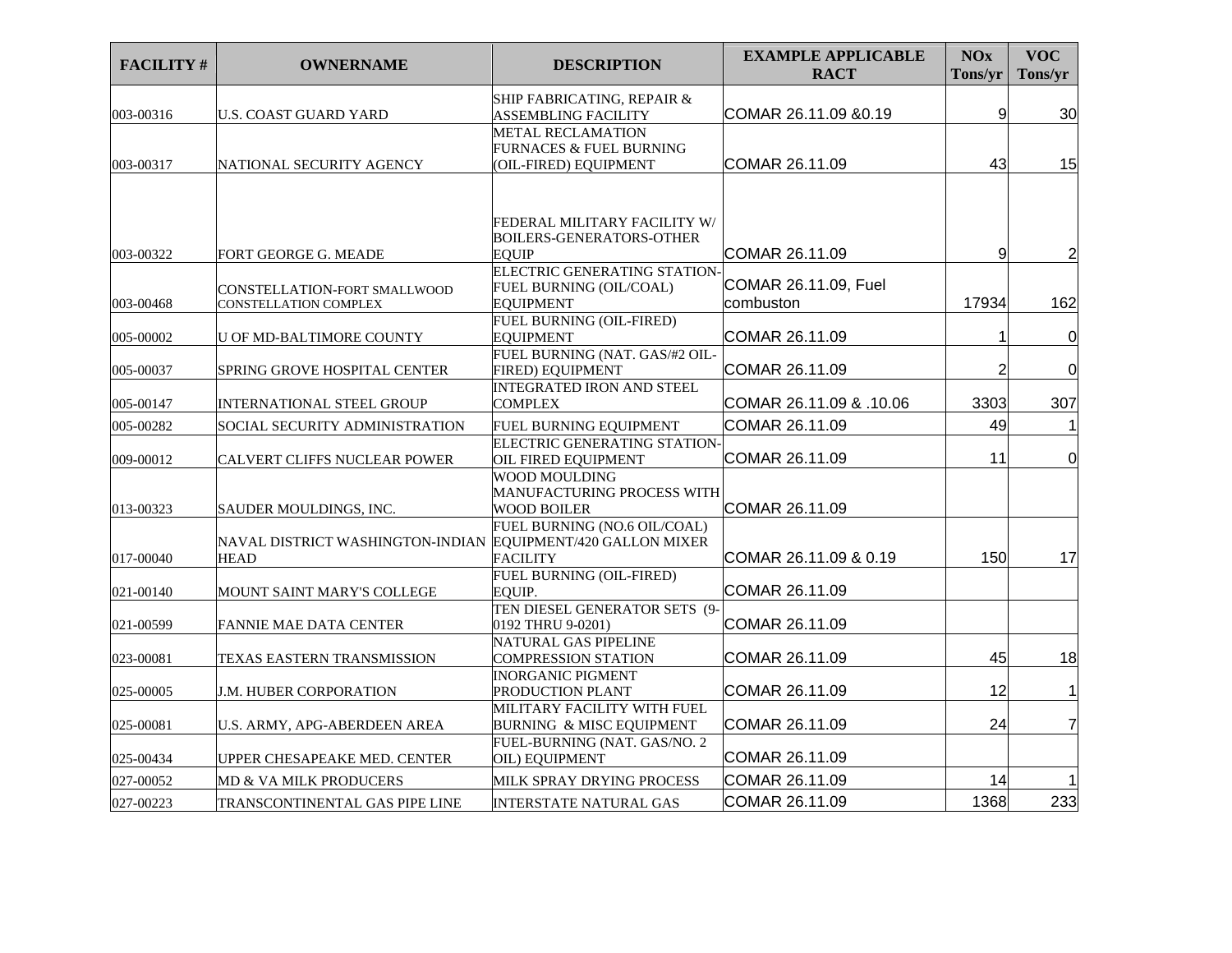| <b>FACILITY#</b> | <b>OWNERNAME</b>                      | <b>DESCRIPTION</b>                                                                        | <b>EXAMPLE APPLICABLE</b><br><b>RACT</b> | <b>NOx</b><br>Tons/yr | <b>VOC</b><br>Tons/yr   |
|------------------|---------------------------------------|-------------------------------------------------------------------------------------------|------------------------------------------|-----------------------|-------------------------|
|                  |                                       | <b>TRANSMISSION FACILITY</b>                                                              |                                          |                       |                         |
| 031-00323        | NAT. INST. OF STANDARDS & TECH        | FEDERAL FACILITY WITH FUEL<br><b>BURNING EQUIPMENT</b>                                    | COMAR 26.11.09                           | 29                    | $\overline{2}$          |
| 031-00942        | VERIZON-13101 COLUMBIA PIKE           | <b>EMERGENCY DIESEL ENGINE</b><br>GENERATORS (4-1350 THRU 4-<br>1352)                     | COMAR 26.11.09                           |                       |                         |
| 031-00983        | WALTER REED FOREST GLEN ANNEX         | <b>RESEARCH CENTER WITH</b><br>BOILERS/GENERATORS/GASOLINE<br><b>DISPENSERS</b>           | COMAR 26.11.09                           | 15                    | 1                       |
| 031-01124        | NATIONAL NAVAL MEDICAL CENTER         | <b>FUEL BURNING (OIL-FIRED)</b><br><b>EQUIPMENT</b>                                       | COMAR 26.11.09                           | 7                     | 5 <sup>1</sup>          |
| 031-01505        | VERIZON-CHESAPEAKE COMPLEX            | <b>EMERGENCY POWER/PEAKING</b><br><b>STATION</b>                                          | COMAR 26.11.09                           |                       |                         |
| 031-01565        | COVANTA POWER PACIFIC, INC.           | <b>LANDFILL GAS ELECTRIC</b><br><b>GENERATING STATION</b>                                 | COMAR 26.11.09                           | 44                    | $\mathbf 0$             |
| 031-01875        | <b>IBM CORPORATION</b>                | <b>EMERGENCY DIESEL</b><br><b>GENERATORS</b>                                              | COMAR 26.11.09                           | $\overline{2}$        | $\mathbf 0$             |
| 031-01951        | <b>WASHINGTON GAS</b>                 | <b>NATURAL GAS &amp; PROPANE</b><br>PEAKING STATION & STORAGE<br>FACILITY                 | COMAR 26.11.09                           | $\overline{7}$        | 0                       |
| 033-00010        | <b>U OF MD-COLLEGE PARK</b>           | COGENERATION CENTRAL STEAM<br><b>PLANT</b>                                                | COMAR 26.11.09                           | 98                    | 33                      |
| 033-00655        | ANDREWS AIR FORCE BASE                | <b>BOILERS / DIESEL GENERATORS /</b><br>PAINT BOOTH / FUEL STORAGE &<br><b>DISPENSING</b> | COMAR 26.11.09                           | 23                    | $\overline{c}$          |
| 033-00675        | NASA GODDARD SPACE FLIGHT CNTR        | <b>LABORATORY RESEARCH</b><br>FACILITY W/FUEL BURNING &<br>PROCESS EQUIPMENT              | COMAR 26.11.09                           | 11                    | $\overline{\mathbf{c}}$ |
| 033-01522        | P.G. COUNTY CORRECTIONAL FACILITY     | <b>FUEL BURNING</b><br>MILITARY FACILITY WITH                                             | COMAR 26.11.09                           | 25                    | 1                       |
| 037-00017        | <b>NAVAL AIR STATION</b>              | <b>OPERATIONS FOR NAVAL</b><br><b>AIRCRAFTS</b>                                           | COMAR 26.11.09                           | 29                    | 29                      |
| 039-00017        | CONECTIV DELMARVA-CRISFIELD           | ELECTRIC GENERATING STATION-<br>FUEL BURNING (OIL) EQUIPMENT                              | COMAR 26.11.09                           | 127                   | $\overline{4}$          |
| 039-00055        | <b>EASTERN CORRECTIONAL INSTITUTE</b> | CO-GENERATION PLANT,<br>WOODCHIP-FIRED BOILERS,<br><b>WWTP</b>                            | COMAR 26.11.09                           | 42                    | $\overline{7}$          |
| 039-00062        | A & N ELECTRIC COOPERATIVE            | ELECTRIC GENERATING STATION-<br>FUEL BURNING (OIL) EQUIPMENT COMAR 26.11.09               |                                          | 3                     | 0                       |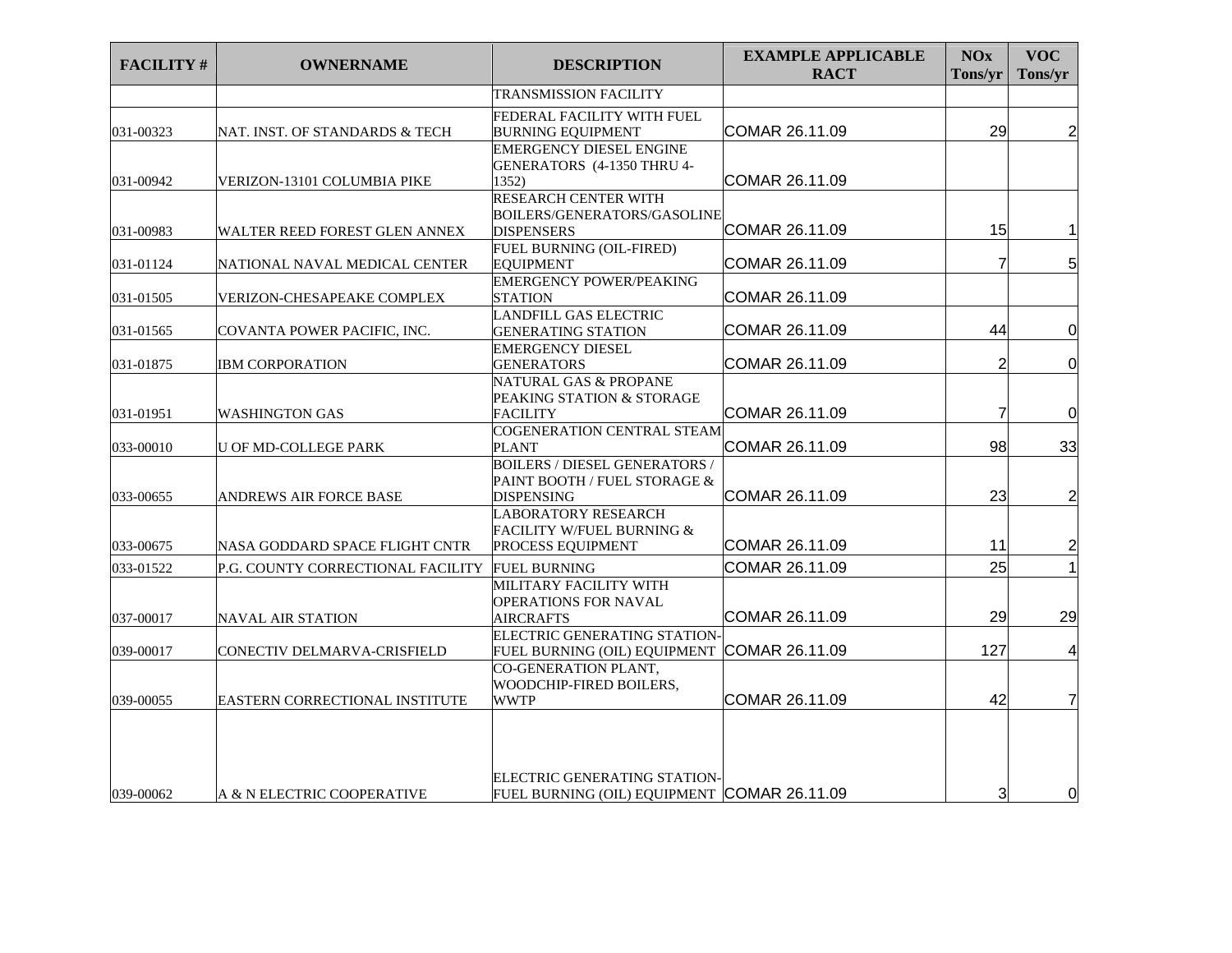| <b>FACILITY#</b> | <b>OWNERNAME</b>                 | <b>DESCRIPTION</b>                                    | <b>EXAMPLE APPLICABLE</b><br><b>RACT</b> | <b>NOx</b><br>Tons/yr | <b>VOC</b><br>Tons/yr |
|------------------|----------------------------------|-------------------------------------------------------|------------------------------------------|-----------------------|-----------------------|
|                  |                                  | ELECTRIC GENERATING STATION-                          |                                          |                       |                       |
| 041-00029        | EASTON UTILITIES-WASHINGTON ST   | FUEL BURNING (NAT. GAS/OIL)<br><b>EOUIPMENT</b>       | COMAR 26.11.09                           | 229                   | 6                     |
|                  |                                  | ELECTRIC GENERATING STATION-                          |                                          |                       |                       |
|                  |                                  | FUEL BURNING (NAT. GAS/OIL)                           |                                          |                       |                       |
| 041-00069        | EASTON UTILITIES-AIRPORT PARK    | <b>EQUIPMENT</b>                                      | COMAR 26.11.09                           | 223                   | 6                     |
|                  |                                  | ELECTRIC GENERATING STATION-                          |                                          |                       |                       |
|                  |                                  | <b>FUEL BURNING (COAL)</b>                            |                                          |                       |                       |
| 043-00005        | ALLEGHENY ENERGY /R. PAUL SMITH  | <b>EQUIPMENT</b>                                      | COMAR 26.11.09                           | 704                   | 5                     |
| 043-00006        | MACK TRUCKS, INC.                | TRUCK ENGINE & TRANSMISSION<br>MANUFACTURING FACILITY | COMAR 26.11.09                           | 129                   | 10                    |
|                  |                                  | FUEL BURNING (NAT. GAS/OIL-                           |                                          |                       |                       |
| 043-00127        | MD CORRECTIONAL TRAINING CNTR    | FIRED) EQUIPMENT                                      | COMAR 26.11.09                           | 15                    | $\overline{0}$        |
|                  |                                  | ELECTRIC GENERATING STATION-                          |                                          |                       |                       |
| 047-00044        | <b>BERLIN TOWN POWER PLANT</b>   | FUEL BURNING (OIL) EQUIPMENT COMAR 26.11.09           |                                          | 32                    | $\mathbf{1}$          |
|                  |                                  | SILICA, ALUMINA BASED                                 |                                          |                       |                       |
|                  |                                  | <b>INORGANIC CHEMICALS</b>                            |                                          |                       |                       |
| 510-00076        | W.R. GRACE AND COMPANY           | <b>MANUFACTURING</b>                                  | COMAR 26.11.09                           | 116                   | 6                     |
| 510-00077        | JOHNS HOPKINS-HOMEWOOD CAMPUS    | FUEL BURNING EQUIPMENT                                | COMAR 26.11.09                           | 18                    |                       |
| 510-00109        | MILLENNIUM INORGANIC CHEMICALS   | TITANIUM DIOXIDE PIGMENT                              | COMAR 26.11.09                           | 75                    | $\overline{3}$        |
|                  |                                  | <b>PLANT</b>                                          |                                          |                       |                       |
|                  |                                  |                                                       | COMAR 26.11.09                           | 75                    | 3                     |
| 510-00111        | PEMCO CORPORATION                | FRIT MANUFACTURING PLANT<br><b>SOAP AND DETERGENT</b> |                                          |                       |                       |
| 510-00121        | UNILEVER HOME & PERSONAL CARE    | PRODUCTION PLANT                                      | COMAR 26.11.09                           | $\overline{7}$        | 3                     |
|                  |                                  | ELECTRIC GENERATING STATION                           |                                          |                       |                       |
| 510-00265        | CONSTELLATION POWER-PHILAD. ROAD | FUEL BURNING (OIL) EQUIPMENT                          | COMAR 26.11.09                           | 52                    | $\overline{0}$        |
| 510-00314        | TATE & LYLE N. AMERICAN SUGARS   | <b>FUEL BURNING OIL</b>                               | COMAR 26.11.09                           | 352                   | $\overline{7}$        |
| 510-00335        | PEPSI-COLA                       | FUEL BURNING (NO. 2 OIL)                              | COMAR 26.11.09                           |                       |                       |
| 510-00354        | <b>GM TRUCK &amp; BUS GROUP</b>  | <b>AUTOMOBILE &amp; TRUCK</b>                         | COMAR 26.11.09 Shutdown                  | 45                    | 265                   |
| 510-00651        | TRIGEN-CENTRAL AVENUE            | STEAM GENERATING                                      | COMAR 26.11.09                           | 56                    | $\overline{c}$        |
|                  |                                  | FUEL BURNING (NATURAL GAS                             |                                          |                       |                       |
| 510-00660        | TRIGEN ENERGY-SETHLOW            | <b>FIRED) EQUIPMENT</b>                               | COMAR 26.11.09                           | $\overline{2}$        | $\Omega$              |
| 510-01043        | SINAI HOSPITAL OF BALTIMORE      | <b>FUEL BURNING</b>                                   | COMAR 26.11.09                           | 11                    |                       |
| 510-01045        | MORGAN STATE UNIVERSITY          | FUEL BURNING (OIL-FIRED)                              | COMAR 26.11.09                           | 4                     | $\overline{0}$        |
| 510-01158        | JOHNS HOPKINS-BAYVIEW CAMPUS     | FUEL BURNING (OIL-FIRED)                              | COMAR 26.11.09                           | 17                    |                       |
|                  |                                  | FUEL-BURNING (OIL/NAT. GAS)                           |                                          |                       |                       |
|                  |                                  | EQUIPMENT (5-1260,1261,1262,1263                      |                                          |                       |                       |
| 510-03078        | TRIGEN-W. SARATOGA STREET        | & 1264)                                               | COMAR 26.11.09                           | 15                    | <sup>O</sup>          |
| 510-03155        | V.A. MEDICAL CENTER              | <b>EMERGENCY STANDBY DIESEL</b>                       | COMAR 26.11.09                           | $\mathbf{1}$          | $\overline{0}$        |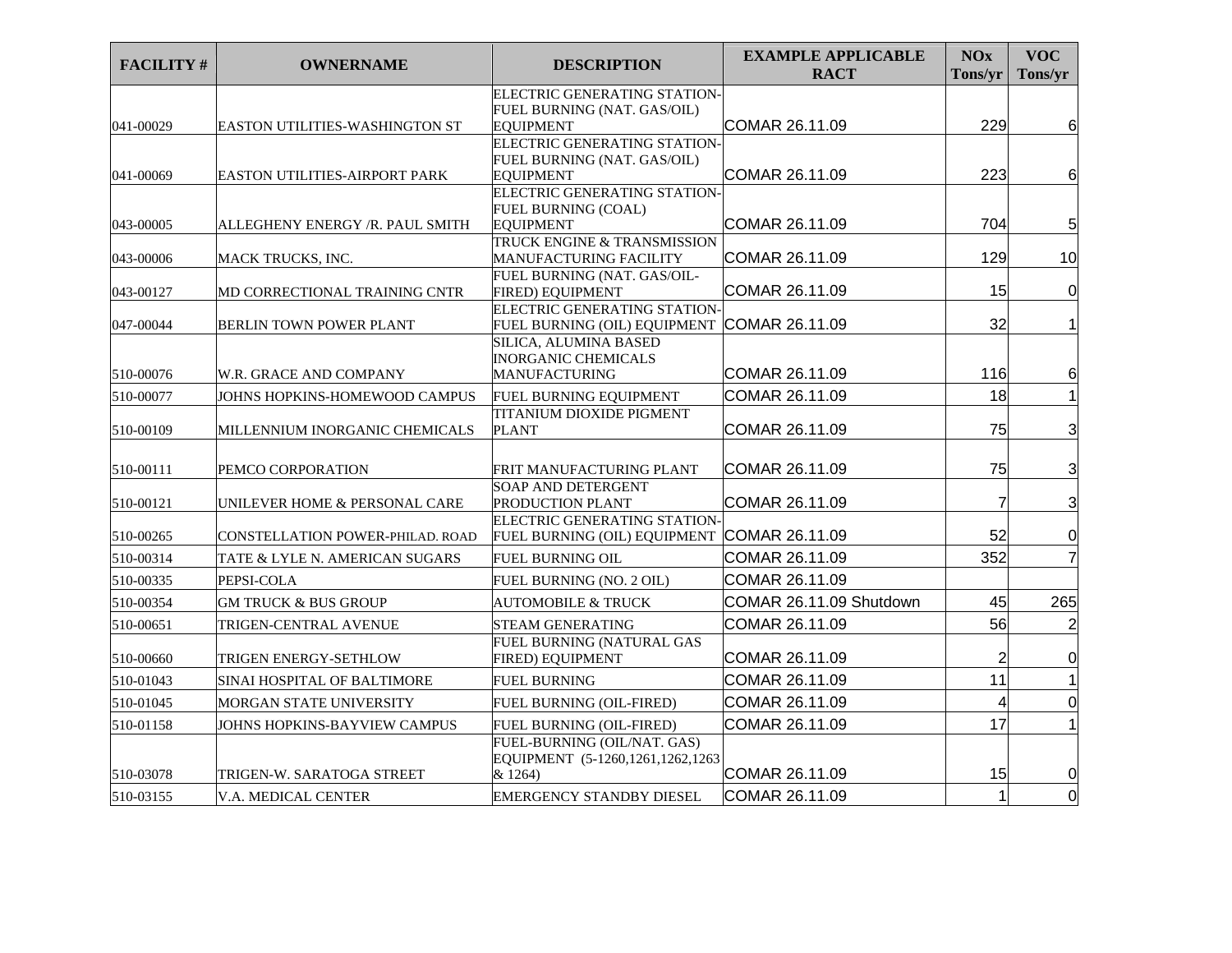| <b>FACILITY#</b> | <b>OWNERNAME</b>                | <b>DESCRIPTION</b>                                           | <b>EXAMPLE APPLICABLE</b><br><b>RACT</b> | <b>NOx</b><br>Tons/yr | <b>VOC</b><br>Tons/yr   |
|------------------|---------------------------------|--------------------------------------------------------------|------------------------------------------|-----------------------|-------------------------|
|                  |                                 | GENERATORS (4-3025 TO 4-3030)                                |                                          |                       |                         |
| 510-03237        | TRIGEN-INNER HARBOR EAST        | FUEL BURNING (NATURAL GAS)<br><b>EOUIPMENT</b>               | COMAR 26.11.09                           | $\overline{2}$        | 0                       |
| 510-03254        | MD DEPT. OF GENERAL SERVICES    | NATURAL GAS-FIRED STAND-BY<br><b>GENERATORS</b>              | COMAR 26.11.09                           |                       |                         |
| 510-03267        | MARYLAND STADIUM AUTHORITY      | EMERGENCY/PEAK SHAVING<br>ELECTRICAL GENERATORS              | COMAR 26.11.09                           |                       |                         |
| 045-00042        | PERDUE FARMS, INC.              | VEGETABLE OIL REFINING                                       | COMAR 26.11.09 & VOC SIP                 | 115                   | 268                     |
| 045-00129        | J. V. WELLS, INC.               | WOOD WASTE FIRED BOILER (3-<br>0009                          | COMAR 26.11.09                           |                       |                         |
| 005-00302        | BALTIMORE GALVANIZING CO., INC. | <b>GALVANIZING PLANT</b>                                     | COMAR 26.11.12                           |                       | $\Omega$                |
| 510-00091        | SOUTHERN GALVANIZING CO., THE   | <b>GALVANIZING PLANT</b>                                     | COMAR 26.11.12                           |                       | $\overline{0}$          |
| 003-00309        | BP PRODUCTS NORTH AMERICA       | <b>BULK GASOLINE TERMINAL</b>                                | COMAR 26.11.13                           | 0                     | 41                      |
| 037-00001        | SUPPORT TERMINAL-PINEY POINT    | <b>BULK LIQUID STORAGE &amp;</b><br>DISTRIBUTION FACILITY    | COMAR 26.11.13                           | 34                    | $\overline{\mathbf{c}}$ |
| 045-00099        | CATO, INC.                      | <b>GASOLINE TERMINAL WITH</b><br>LOADING RACK CONTROL        | 13                                       | 2                     | 20                      |
| 045-00156        | SUPPORT TERMINAL-SALISBURY      | <b>BULK GASOLINE STORAGE</b><br><b>TERMINAL</b>              | COMAR 26.11.13                           | 1                     | 13                      |
| 510-00119        | CITGO PETROLEUM CORPORATION     | <b>BULK PETROLEUM MARKETING</b><br>TERMINAL                  | COMAR 26.11.13                           | 6                     | 41                      |
| 510-00677        | PETROLEUM FUEL & TERMINAL CO.   | <b>BULK PETROLEUM MARKETING</b><br>TERMINAL                  | COMAR 26.11.13                           | 0                     | 47                      |
| 510-00703        | SUNOCO PARTNERS & TERMINALS     | <b>BULK GASOLINE TERMINAL</b>                                | COMAR 26.11.13                           | $\Omega$              | 45                      |
| 510-00728        | MOTIVA ENTERPRISES, LLC         | <b>BULK GASOLINE TERMINAL</b>                                | COMAR 26.11.13                           | 0                     | 71                      |
| 510-00730        | CENTER POINT TERMINAL BALTIMORE | <b>GASOLINE TERMINAL WITH</b><br><b>LOADING RACK CONTROL</b> | COMAR 26.11.13                           | 0                     | 24                      |
| 510-00918        | AMERADA HESS CORPORATION        | <b>BULK GASOLINE TERMINAL</b>                                | COMAR 26.11.13 & .09                     | 27                    | 100                     |
| 510-01923        | PETROLEUM FUEL & TERMINAL CO.   | <b>BULK GASOLINE TERMINAL</b>                                | COMAR 26.11.13                           | $\overline{7}$        | 13                      |
| 510-02091        | SUPPORT TERMINAL-BALTIMORE      | <b>BULK LIQUID TERMINAL WITH</b><br><b>VOC STORAGE TANKS</b> | COMAR 26.11.13                           | 7                     | 3                       |
| 510-01665        | PQ CORPORATION, THE             | SODIUM SILICATE GLASS<br>MANUFACTURING PLANT                 | COMAR 26.11.25                           | 67                    | 3                       |
| 001-00203        | AES WARRIOR RUN, LP             | ELECTRIC COGENERATION<br>PLANT-FUEL BURNING                  | COMAR 26.11.29                           | 476                   | 1                       |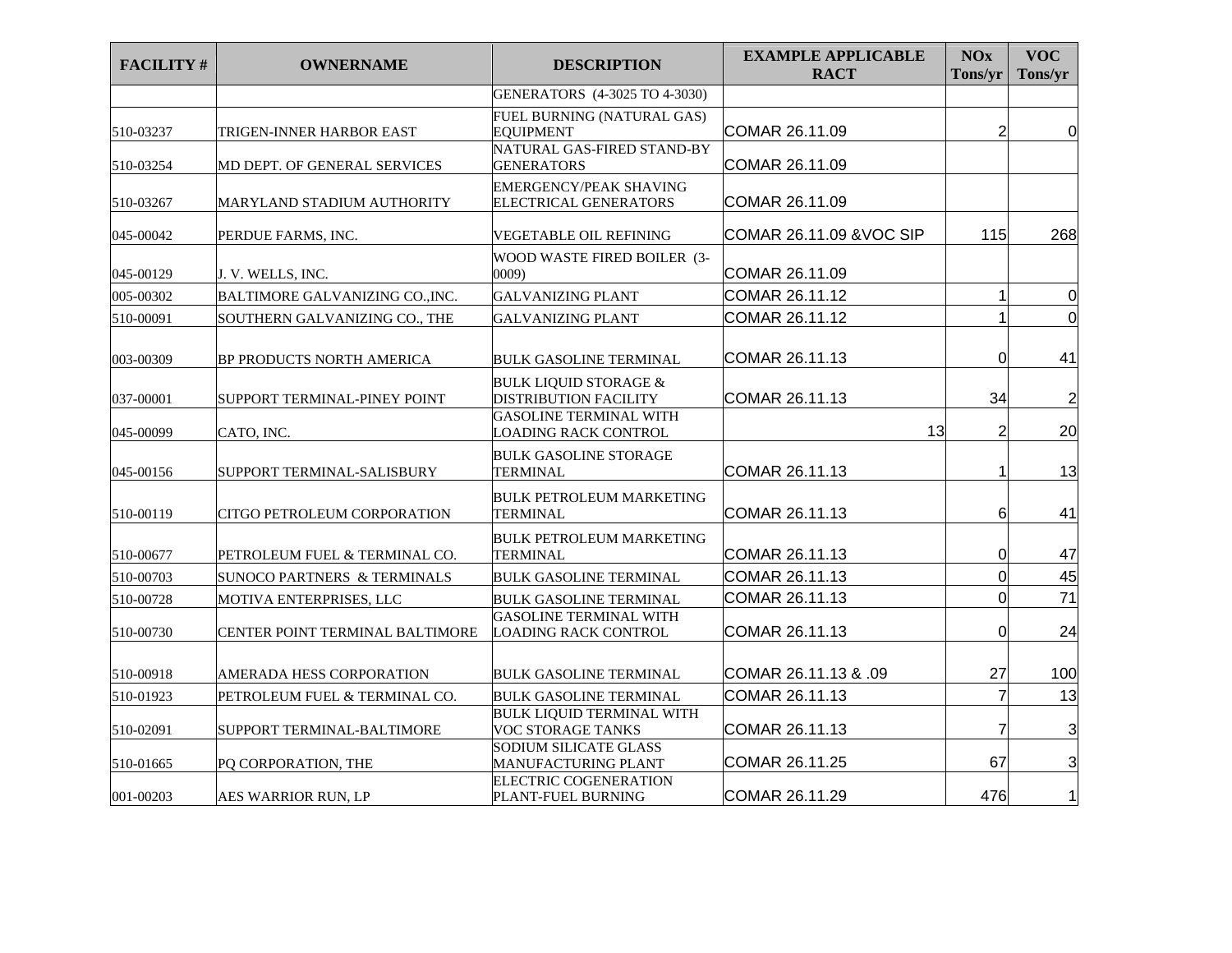| <b>FACILITY#</b> | <b>OWNERNAME</b>                        | <b>DESCRIPTION</b>                                                                                           | <b>EXAMPLE APPLICABLE</b><br><b>RACT</b> | <b>NOx</b><br>Tons/yr | <b>VOC</b><br>Tons/yr |
|------------------|-----------------------------------------|--------------------------------------------------------------------------------------------------------------|------------------------------------------|-----------------------|-----------------------|
|                  |                                         | <b>EQUIPMENT</b>                                                                                             |                                          |                       |                       |
| 005-00076        | CONSTELLATION POWER-NOTCH CLIFF         | ELECTRIC GENERATING STATION-<br>FUEL BURNING (NAT. GAS)<br><b>EQUIPMENT</b>                                  | COMAR 26.11.29                           | 12                    | $\overline{0}$        |
| 005-00078        | <b>CONSTELLATION POWER-RIVERSIDE</b>    | ELECTRIC GENERATING STATION-<br>FUEL BURNING (OIL) EQUIPMENT                                                 | COMAR 26.11.29                           | 45                    | 1                     |
| 005-00079        | <b>CONSTELLATION POWER-CRANE</b>        | ELECTRIC GENERATING STATION-<br>FUEL BURNING (OIL/COAL)<br><b>EQUIPMENT</b>                                  | COMAR 26.11.29 Fuel burning              | 7707                  | 43                    |
| 015-00202        | CED ROCK SPRINGS, INC., Power Plant, CT | NATURAL GAS FIRED ELECTRIC<br><b>GENERATING STATION</b>                                                      | COMAR 26.11.29                           | 30                    | 1                     |
| 019-00013        | VIENNA POWER OPERATIONS, INC.           | ELECTRIC GENERATING STATION<br>FUEL BURNING (OIL) EQUIPMENT                                                  | COMAR 26.11.29                           | 110                   | $\mathbf{1}$          |
| 021-00003        | LEHIGH CEMENT-WOODSBORO                 | EXPANDED AGGREGATE PLANT<br>ELECTRIC GENERATING STATION                                                      | COMAR 26.11.29                           | 168                   | 1                     |
| 025-00024        | <b>CONSTELLATION POWER-PERRYMAN</b>     | FUEL BURNING (NAT. GAS/OIL)<br><b>EQUIPMENT</b>                                                              | COMAR 26.11.29                           | 305                   | $\overline{0}$        |
| 031-00019        | <b>MIRANT-DICKERSON</b>                 | ELECTRIC GENERATING STATION-<br>FUEL BURNING (OIL/COAL)<br><b>EOUIPMENT</b>                                  | COMAR 26.11.29                           | 5663                  | 47                    |
| 033-00014        | <b>MIRANT-CHALK POINT</b>               | ELECTRIC GENERATING STATION-<br>FUEL BURNING (GAS/OIL/COAL)<br><b>EQUIPMENT</b>                              | COMAR 26.11.29                           | 14099                 | 124                   |
| 033-01827        | <b>SMECO-CHALK POINT</b>                | WILL COMBINE WITH MIRANT-<br><b>CHALK POINT</b><br>ELECTRIC GENERATING STATION-                              | COMAR 26.11.29                           | $\Omega$              | $\overline{0}$        |
| 510-00006        | CONSTELLATION POWER-WESTPORT            | FUEL BURNING (NAT. GAS)<br><b>EOUIPMENT</b>                                                                  | COMAR 26.11.29                           |                       | 0                     |
| 005-00306        | <b>SOLO CUP OPERATING CORPORATION</b>   | <b>PAPER CUP &amp; PLATE, AND</b><br>RELATED DISPOSABLE PRODUCTS COMAR 26.11.19<br>PTFE COATING, LAMINATING, |                                          | 8                     | 25                    |
| 015-00085        | W.L. GORE-APPLETON SOUTH                | <b>TREATING AND FIBER</b><br><b>PRODUCTION</b>                                                               | COMAR 26.11.19                           | 1                     | $\overline{0}$        |
| 015-00088        | W.L. GORE-FAIRHILL                      | <b>CARTRIDGE FILTER</b><br>MANUFACTURING FACILITY                                                            | COMAR 26.11.19                           |                       | $\overline{0}$        |
| 015-00101        | W.L. GORE-ELK MILLS I                   | <b>GORE-TEX MANUFACTURING / R</b>                                                                            | COMAR 26.11.19                           | $\overline{4}$        | $\overline{2}$        |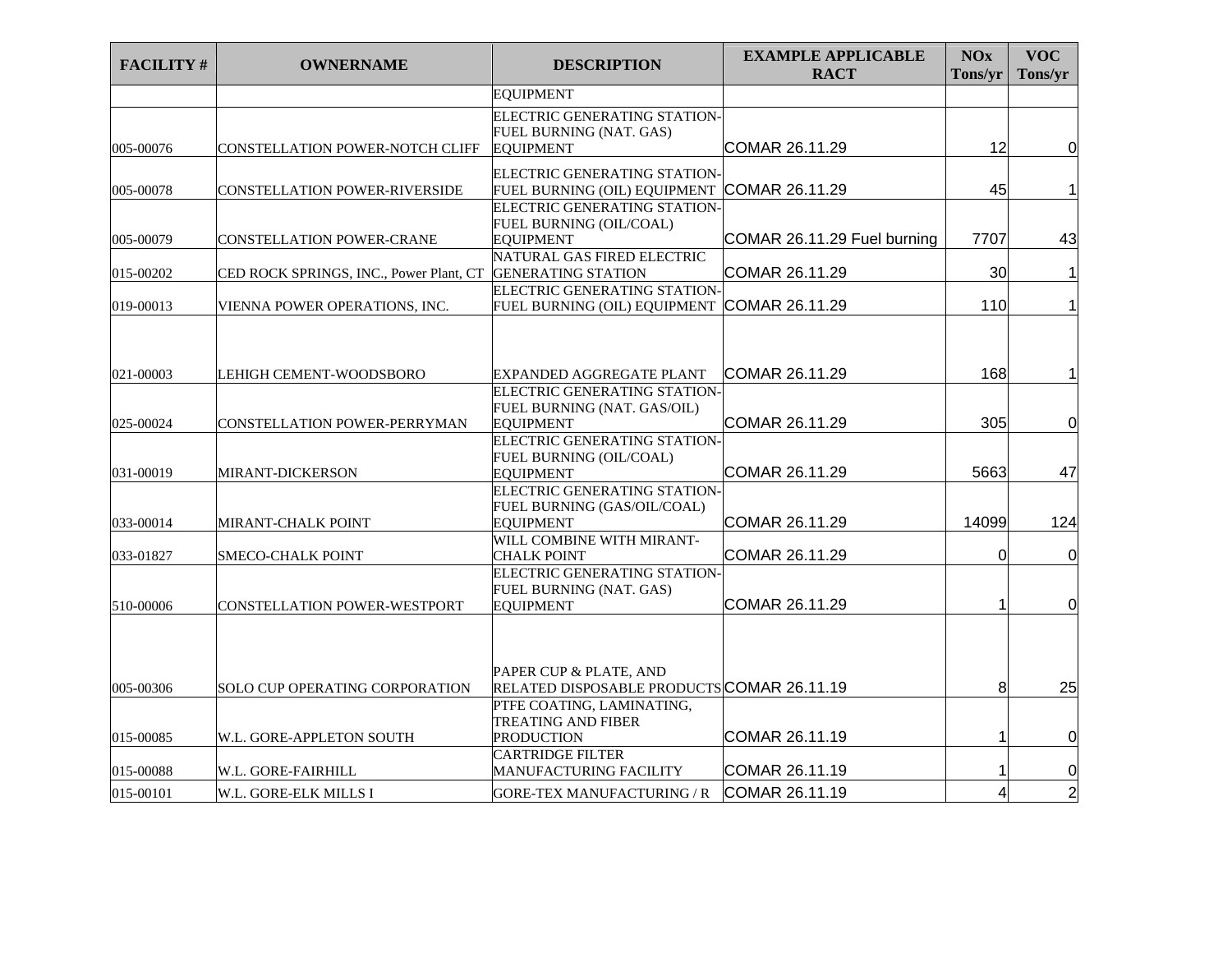| <b>FACILITY#</b> | <b>OWNERNAME</b>                 | <b>DESCRIPTION</b>                                                                            | <b>EXAMPLE APPLICABLE</b><br><b>RACT</b> | NOx<br>Tons/yr | <b>VOC</b><br>Tons/yr   |
|------------------|----------------------------------|-----------------------------------------------------------------------------------------------|------------------------------------------|----------------|-------------------------|
|                  |                                  | & D FACILITY                                                                                  |                                          |                |                         |
| 015-00105        |                                  | <b>INDUSTRIAL PRODUCT</b><br>MEMBRANE MANUFACTURING<br><b>FACILITY</b>                        | COMAR 26.11.19                           |                | 0                       |
|                  | W.L. GORE-APPLETON NORTH         | <b>INDUSTRIAL PRODUCTS</b>                                                                    |                                          |                |                         |
| 015-00144        | W.L. GORE-APPLETON EAST          | MANUFACTURING FACILITY                                                                        | COMAR 26.11.19                           |                | $\overline{0}$          |
| 015-00150        | W.L. GORE-ELK CREEK              | POLYTETRAFLOUROETHYLENE<br>(PTFE) COATING FACILITY                                            | COMAR 26.11.19                           | 4              | $\overline{\mathbf{c}}$ |
| 015-00151        | W.L. GORE-ELK MILLS V            | <b>GORE-TEX MANUFACTURING</b><br><b>FACILITY</b>                                              | COMAR 26.11.19                           | 3              | 10                      |
| 033-00429        | STONE INDUSTRIAL DIVISION        | PAPER & PLASTIC TUBE WINDING<br><b>FACILITY</b>                                               | COMAR 26.11.19.02                        |                | 3                       |
| 510-02244        | VICTOR GRAPHICS, INC.            | PRINTING FACILITY                                                                             | COMAR 26.11.19.02                        | $\overline{0}$ | $\overline{7}$          |
| 005-00148        | <b>U.S. CAN COMPANY-STEELTIN</b> | DECORATIVE CAN<br>MANUFACTURING FACILITY                                                      | COMAR 26.11.19.04                        | 0              | 8                       |
| 005-01040        | CROWN CORK & SEAL USA, INC.      | FOOD CAN MANUFACTURING<br><b>PLANT</b>                                                        | COMAR 26.11.19.04                        | 3              | 100                     |
| 025-00203        | INDEPENDENT CAN COMPANY          | <b>CAN OR CAN PARTS</b><br>MANUFACTURING FACILITY                                             | COMAR 26.11.19.04                        | 2              | $\overline{\mathbf{c}}$ |
| 005-00097        | SIGNODE EASTERN OPERATIONS       | <b>COIL COATING PLANT</b>                                                                     | COMAR 26.11.19.05                        | 6              | 11                      |
| 045-00082        | Sparteen FCD                     | PLASTIC FILM MANUFACTURING<br><b>PLANT</b>                                                    | COMAR 26.11.19.07                        | 12             | 29                      |
| 003-01055        | <b>FORMICA CORPORATION</b>       | <b>SOLID RESIN DECORATIVE</b><br>SURFACE MANUFACTURING<br>FACILITY<br><b>HEAT-SET WEB-FED</b> | COMAR 26.11.19.07                        | 0              | 52                      |
| 005-02003        | MID-ATLANTIC PACKAGING SUPPLY,   | FLEXOGRAPHIC PRINTING<br>PRESSES (6-1459 & 6-2178)                                            | COMAR 26.11.19.07                        | 0              | $\overline{c}$          |
| 043-00183        | AMCOR PACKAGING (USA), INC.      | FLEXOGRAPHIC PRINTING PLANT COMAR 26.11.19.07                                                 |                                          | 1              | 32                      |
| 510-00761        | VAC PAC MANUFACTURING CO., INC.  | HEAT SET WEB FLEXOGRAPHIC<br>PRESSES (6-1530)                                                 | COMAR 26.11.19.07                        | 0              | 6                       |
| 043-00206        | FIL-TEC. INC.                    | <b>BOND AND COAT THREAD</b>                                                                   | COMAR 26.11.19.07                        | $\Omega$       | 19                      |
| 031-00324        | NATIONAL INSTITUTES OF HEALTH    | <b>B.MED. RESEARCH FUEL BURN</b>                                                              | COMAR 26.11.19.08                        | 87             | $\overline{c}$          |
| 005-01149        | GAMSE LITHOGRAPHING CO., INC.    | LITHOGRAPHIC & ROTOGRAVURE<br>PRINTING OPERATIONS                                             | COMAR 26.11.19.10                        | $\Omega$       | 30                      |
| 025-00219        | AMERICAN COLOR GRAPHICS          | FLEXOGRAPHIC PRINTING                                                                         | COMAR 26.11.19.10                        | 0              | 25                      |
| 025-00355        | MID ATLANTIC LABEL, INC.         | FLEXOGRAPHIC PRINTING                                                                         | COMAR 26.11.19.10                        | 0              | 5 <sub>l</sub>          |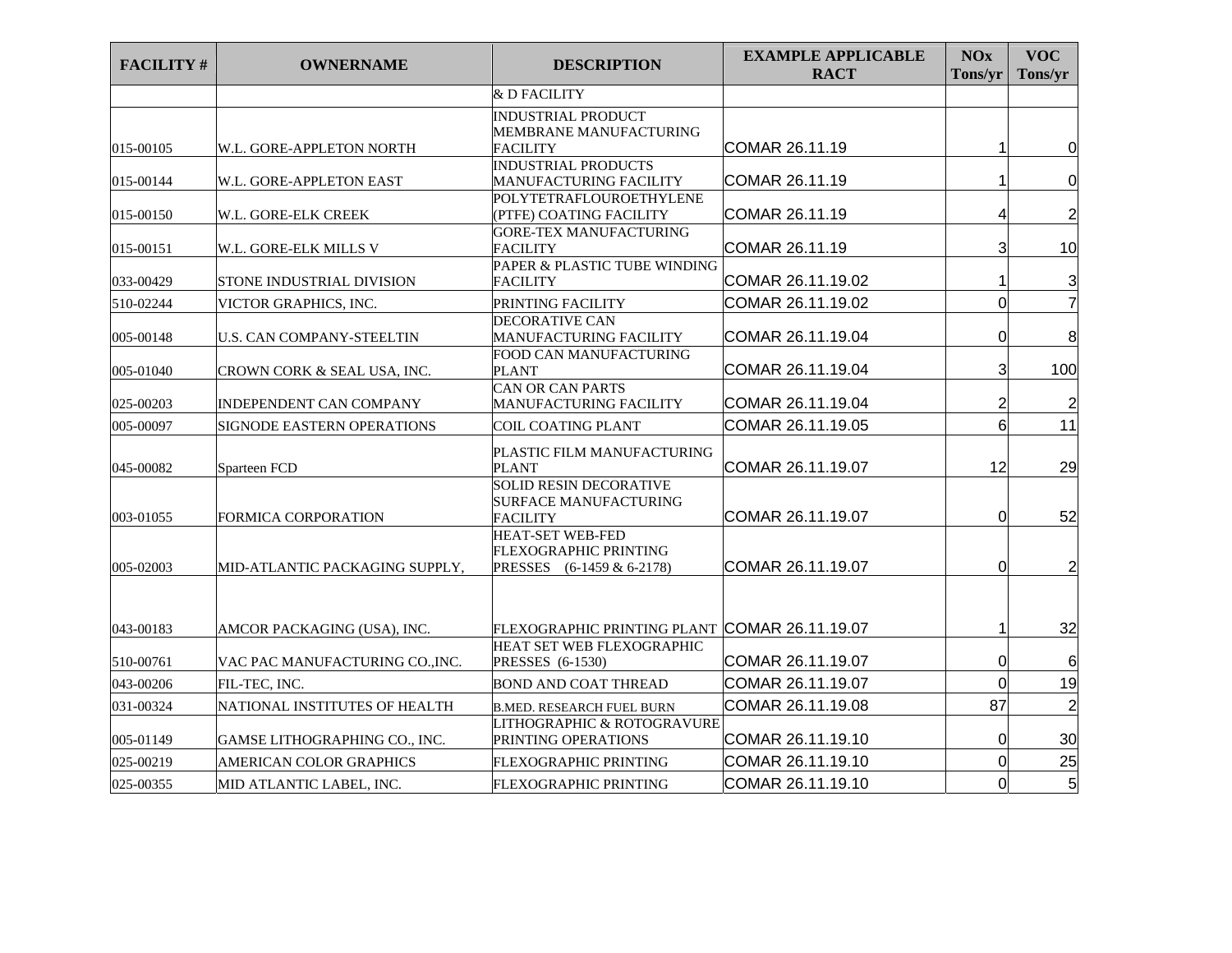| <b>FACILITY#</b> | <b>OWNERNAME</b>                   | <b>DESCRIPTION</b>                                         | <b>EXAMPLE APPLICABLE</b><br><b>RACT</b> | <b>NOx</b><br>Tons/yr | <b>VOC</b><br>Tons/yr |
|------------------|------------------------------------|------------------------------------------------------------|------------------------------------------|-----------------------|-----------------------|
| 027-00080        | CHESAPEAKE FINISHED METALS,INC     | METAL COIL COATING                                         | COMAR 26.11.19.10                        | 3                     | 5                     |
| 003-00734        | CENVEO-GLEN BURNIE                 | LITHOGRAPHIC PRINTING                                      | COMAR 26.11.19.11                        | $\overline{0}$        | 11                    |
| 005-00384        | AXALTO, INC.                       | PLASTIC CREDIT CARD<br>MANUFACTURING PLANT                 | COMAR 26.11.19.11                        | 0                     | 4                     |
| 005-00843        | PORT CITY PRESS, INC.              | LITHOGRAPHIC PRINTING                                      | COMAR 26.11.19.11                        |                       | 3                     |
| 019-00083        | <b>CENVEO-CAMBRIDGE</b>            | COMMERICAL LITHOGRAPHIC<br>PRINTING FACILITY               | COMAR 26.11.19.11                        | 2                     | $5\phantom{.0}$       |
| 031-01680        | SMITH LITHOGRAPH CORPORATION       | LITHOGRAPHIC PRINTING                                      | COMAR 26.11.19.11                        | $\mathbf 1$           | 18                    |
| 033-00476        | EDITORS PRESS, INC.                | LITHOGRAPHIC PRINTING                                      | COMAR 26.11.19.11                        | 1                     | 8                     |
| 033-01511        | PEAKE PRINTERS, INC.               | LITHOGRAPHIC PRINTING                                      | COMAR 26.11.19.11                        | $\overline{0}$        | 12                    |
| 033-01832        | S & S GRAPHICS, INC.               | COMMERICAL LITHOGRAPHIC<br>PRINTING PLANT                  | COMAR 26.11.19.11                        | 0                     | 12                    |
| 033-02234        | <b>CRAFTSMAN PRESS</b>             | LITHOGRAPHIC PRINTING                                      | COMAR 26.11.19.11                        | $\overline{2}$        | 17                    |
| 043-00216        | PHOENIX COLOR CORPORATION          | LITHOGRAPHIC PRINTING                                      | COMAR 26.11.19.11                        | $\overline{0}$        | 64                    |
| 043-00344        | PHOENIX COLOR CORPORATION          | PRINTING PLANT                                             | COMAR 26.11.19.11                        |                       | $\overline{7}$        |
| 510-00202        | <b>INSL-X PRODUCTS CORPORATION</b> | PAINT & STAIN REMANU                                       | COMAR 26.11.19.11                        | $\mathbf 0$           | 6                     |
| 510-02936        | ROCK-TENN COMPANY                  | PRINTING OPERATIONS                                        | COMAR 26.11.19.11                        | 0                     | 24                    |
| 510-03242        | CENVEO-BALTIMORE                   | LITHOGRAPHIC PRINTING                                      | COMAR 26.11.19.11                        |                       | 23                    |
| 510-03258        | LUCAS-INSERTO Rx PRINTING CO.      | NON-HEATSET FOUR COLOR WEB<br>PRINTING PRESS               | COMAR 26.11.19.11                        | 0                     | 5                     |
| 003-00046        | RAINBOW CLEANERS & UNIFORM         | PETROLEUM SOLVENT & PERC<br>DRY CLEANING FACILITY          | COMAR 26.11.19.12                        | 0                     | $\overline{c}$        |
| 005-02220        | ACN-BALTIMORE, LLC                 | DRUM RECLAMATION FURNACE<br>(9-1211) & PAINT LINE (6-2811) | COMAR 26.11.19.13                        | $\overline{c}$        | 3                     |
| 005-02407        | MIDDLE RIVER AIRCRAFT SYSTEMS      | AEROSPACE PARTS MANU                                       | COMAR 26.11.19.13                        | 1                     | 29                    |
| 003-00250        | NORTHROP GRUMMAN CORPORATION       | <b>ELECTRONIC SYSTEMS</b>                                  | COMAR 26.11.19.13                        | 13                    | 10                    |
| 005-00958        | DAP PRODUCTS, INC.                 | PAINT COATINGS & ADHESIVES<br>PRODUCTION PLANT             | COMAR 26.11.19.15                        | $\mathbf 0$           | $\overline{0}$        |
| 025-00006        | CYTEC ENGINEERED MATERIALS, INC.   | ADHESIVE MANUFACTURING                                     | COMAR 26.11.19.15                        | 4                     | 84                    |
| 025-00423        | ALCORE, INC.                       | <b>ALUMINUM HONEYCOMB CORE</b><br>MANUFACTURING LINES      | COMAR 26.11.19.15                        | 1                     | 8                     |
| 027-00127        | TATE ACCESS FLOORS, INC.           | <b>ACCESS FLOOR PANEL</b><br>MANUFACTURING PLANT           | COMAR 26.11.19.15                        | 0                     |                       |
| 033-00096        | SHERWIN WILLIAMS COMPANY-DURON     | PAINT MANUFACTURING                                        | COMAR 26.11.19.15                        | $\overline{0}$        | 22                    |
| 043-00167        | RUST-OLEUM CORPORATION             | PAINT MANUFACTURING                                        | COMAR 26.11.19.15                        | $\mathbf 0$           | 17                    |
| 043-00305        | ENGINEERED POLYMER SOLUTIONS       | <b>RESIN MANUFACTURING</b>                                 | COMAR 26.11.19.15                        | 4                     | 37                    |
| 510-00286        | SHERWIN WILLIAMS COMPANY, THE      | <b>PAINT AND RESIN</b>                                     | COMAR 26.11.19.15                        | 10                    | 130                   |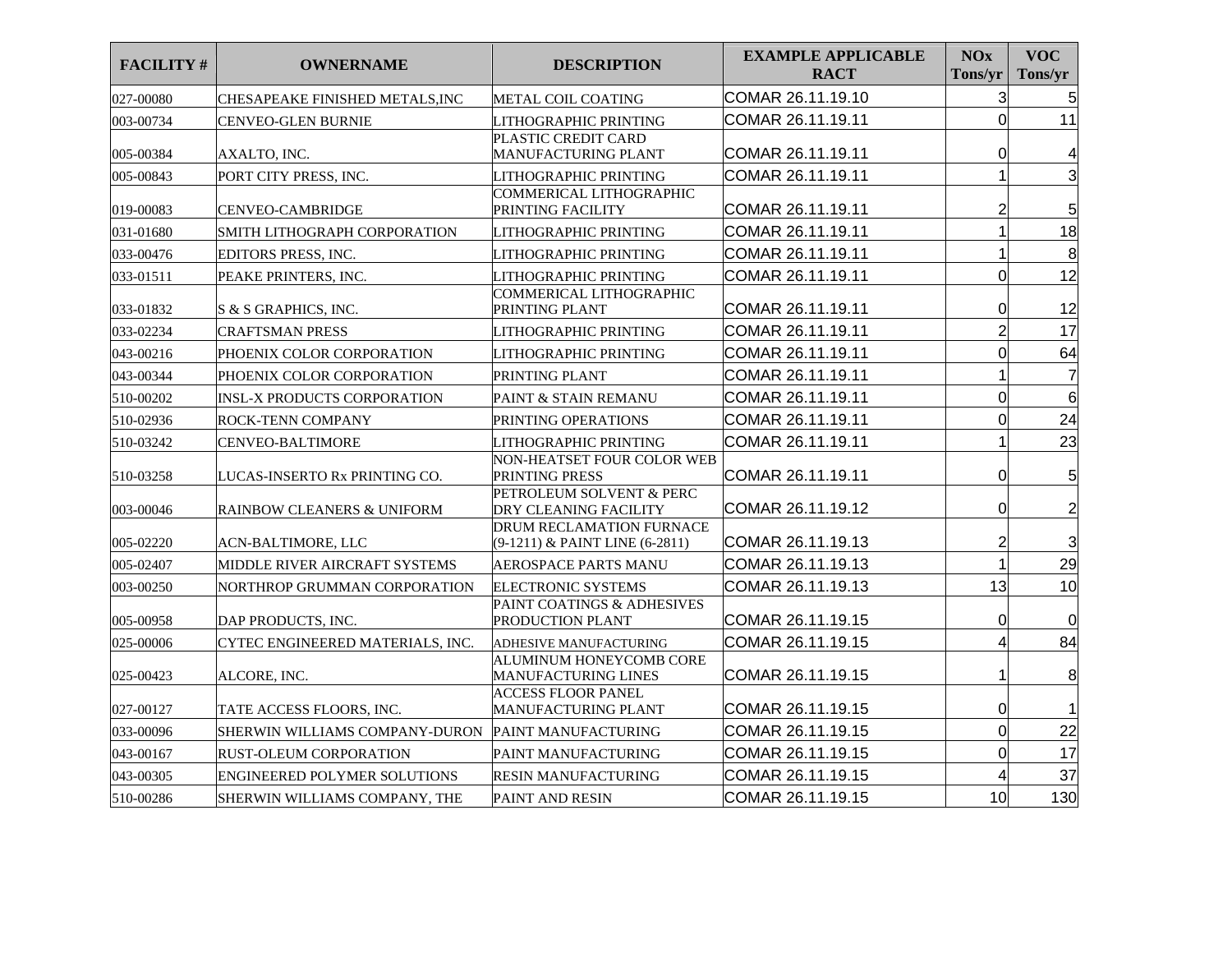| <b>FACILITY#</b> | <b>OWNERNAME</b>                                           | <b>DESCRIPTION</b>                                                           | <b>EXAMPLE APPLICABLE</b><br><b>RACT</b> | <b>NOx</b><br>Tons/yr | <b>VOC</b><br>Tons/yr |
|------------------|------------------------------------------------------------|------------------------------------------------------------------------------|------------------------------------------|-----------------------|-----------------------|
|                  |                                                            | <b>MANUFACTURING PLANT</b>                                                   |                                          |                       |                       |
| 510-01056        | LENMAR, INC.                                               | PAINT MANUFACTURING PAINT                                                    | COMAR 26.11.19.15                        | $\mathbf 0$           | 30                    |
| 510-01986        | TNEMEC COMPANY, INC.                                       | OIL & SOLVENT BASED<br><b>CHEMICALLY CURED</b><br>INDUSTRIAL PAINTS PLANT    | COMAR 26.11.19.15                        | 0                     | 9                     |
| 005-00979        | AMERICAN YEAST CORPORATION                                 | YEAST PRODUCTION PLANT                                                       | COMAR 26.11.19.17                        | $\overline{7}$        | 29                    |
| 005-01956        | POLYSTYRENE PRODUCTS CO., INC.                             | EXPANDABLE POLYSTYRENE<br>MOLDING OPERATION<br><b>EXPANDABLE POLYSTYRENE</b> | COMAR 26.11.19.19                        | $\Omega$              | 19                    |
| 005-02305        | POLYSTYRENE PRODUCTS COMPANY                               | <b>SHAPE MOLDING PRODUCTION (6-</b><br>2395)                                 | COMAR 26.11.19.19                        | 1                     | 28                    |
| 510-03071        | LIFE LIKE PRODUCTS                                         | EXPANDABLE POLYSTYRENE<br>FOAM MOLDING<br><b>MANUFACTURING</b>               | COMAR 26.11.19.19                        | $\overline{2}$        | 53                    |
| 005-02075        | <b>EASTERN SANITARY LANDFILL</b>                           | MUNICIPAL SOLID WASTE<br>LANDFILL                                            | COMAR 26.11.19.20                        | 17                    | 3                     |
| 005-00236        | <b>SCHMIDT BAKING COMPANY</b>                              | <b>BAKERY</b>                                                                | COMAR 26.11.19.21                        | $\overline{2}$        | 24                    |
| 011-00006        | <b>GENERAL MILLS BAKERIES &amp; FOOD</b><br><b>SERVICE</b> | <b>BREAD CRUMB MANUFACTURING</b><br><b>FACILITY</b>                          | COMAR 26.11.19.21                        | 5                     | 89                    |
| 021-00234        | ENTENMANN'S, INC.                                          | <b>BAKERY</b>                                                                | COMAR 26.11.19.21                        | 3                     | 48                    |
| 025-00286        | FRITO-LAY, INC.                                            | <b>SNACK FOOD PRODUCTION</b><br><b>FACILITY</b>                              | COMAR 26.11.19.21                        | 10                    | 1                     |
| 510-00191        | LESAFFRE YEAST CORPORATION                                 | YEAST MANUFACTURING PLANT                                                    | COMAR 26.11.19.21                        | 5                     | 174                   |
| 510-00283        | MID ATLANTIC BAKING COMPANY                                | BAKERY PLANT (8-0326)                                                        | COMAR 26.11.19.21                        | 1                     | $\overline{c}$        |
| 510-00301        | H & S BAKERY, INC.                                         | <b>BAKERY</b>                                                                | COMAR 26.11.19.21                        | 4                     | 62                    |
| 510-00582        | SCHMIDT-HAUSWALD BAKERY                                    | <b>BAKERY</b>                                                                | COMAR 26.11.19.21                        | 1                     | 41                    |
| 510-01400        | AUTOMATIC ROLLS OF BALTIMORE                               | <b>BAKERY FACILITY</b>                                                       | COMAR 26.11.19.21                        | 1                     | $\overline{7}$        |
| 510-00754        | FLEISCHMANN'S VINEGAR                                      | VINEGAR PRODUCTION PLANT                                                     | COMAR 26.11.19.22                        | $\mathbf 0$           | 47                    |
| 043-00075        | GARDEN STATE TANNING, INC.                                 | LEATHER TANNING FACILITY                                                     | COMAR 26.11.19.24                        | 8                     | 85                    |
| 001-00173        | <b>U.S. MARINE-CUMBERLAND I</b>                            | FIBERGLASS REINFORCED<br>PLASTIC BOAT MANUFACTURING<br><b>PLANT</b>          | COMAR 26.11.19.26                        | $\Omega$              | 98                    |
| 001-00184        | <b>U.S. MARINE-CUMBERLAND II</b>                           | FIBERGLASS REINFORCED<br>PLASTIC BOAT MANUFACTURING<br><b>PLANT</b>          | COMAR 26.11.19.26                        | 0                     | 97                    |
| 043-00184        | <b>XERXES CORPORATION</b>                                  | <b>FIBERGLASS REINFORCED</b>                                                 | COMAR 26.11.19.26                        | $\overline{0}$        | 29                    |